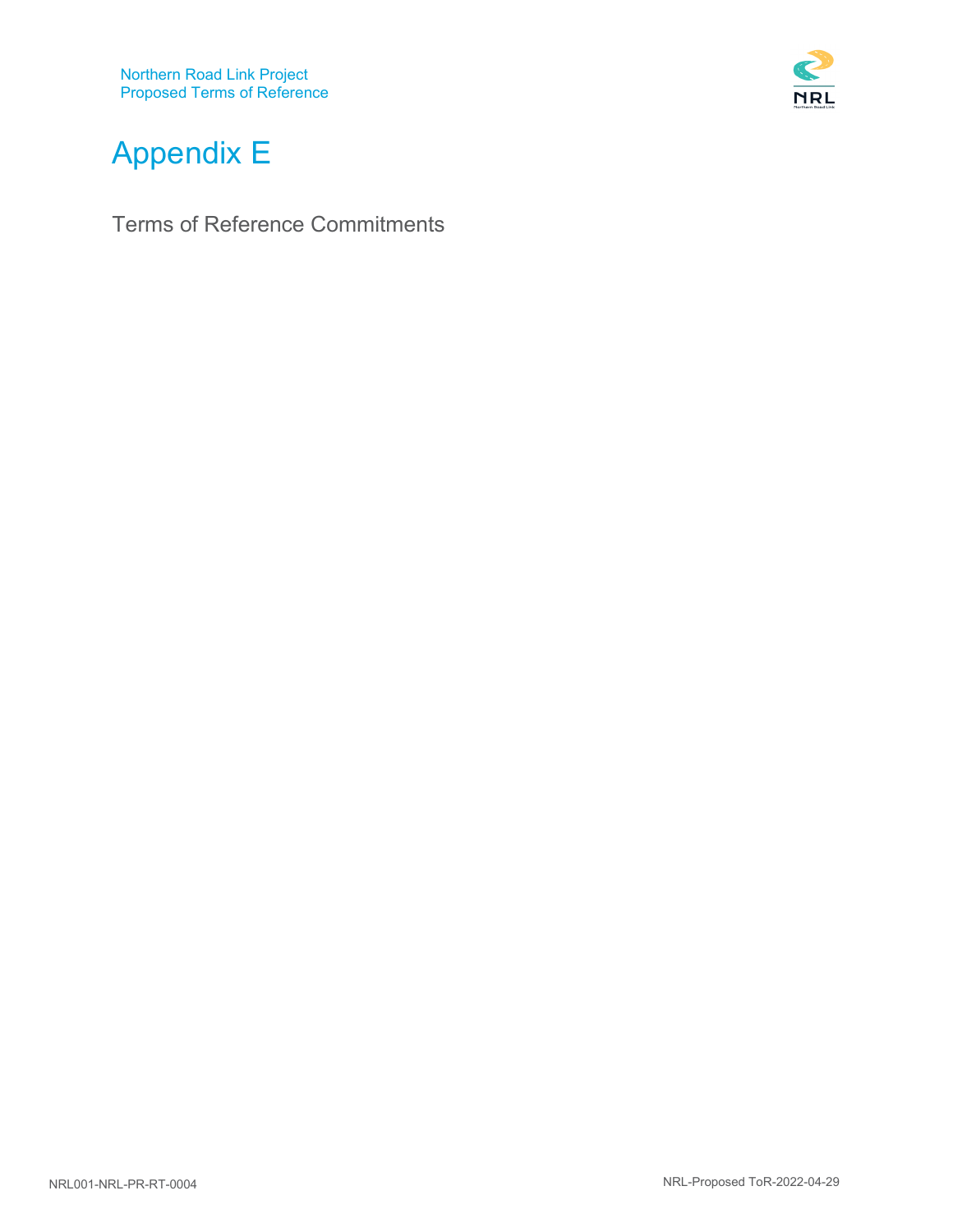

| <b>Item</b>    | <b>Proposed ToR Section /</b>                                                                                          | <b>Description of Commitment</b>                                                                                                                                                                                                                                                                                                                                                                                                                              |
|----------------|------------------------------------------------------------------------------------------------------------------------|---------------------------------------------------------------------------------------------------------------------------------------------------------------------------------------------------------------------------------------------------------------------------------------------------------------------------------------------------------------------------------------------------------------------------------------------------------------|
| No.            | <b>Draft ToR Comment</b>                                                                                               |                                                                                                                                                                                                                                                                                                                                                                                                                                                               |
|                | <b>Commitments in the Body of the Proposed ToR</b>                                                                     |                                                                                                                                                                                                                                                                                                                                                                                                                                                               |
|                | Section 1 Introduction                                                                                                 | Should the ToR be approved, an Environmental Assessment/Impact Assessment (EA/IA) will be undertaken and an<br>Environmental Assessment Report/Impact Statement (EAR/IS) will be prepared in accordance with the approved ToR.                                                                                                                                                                                                                                |
| $\overline{2}$ | Section 1.6.1.1 Class<br><b>Environmental Assessments</b>                                                              | Required Class EAs for the Project will be identified in consultation with provincial regulators, including the potential<br>application of a Class EA for Resource Stewardship and Facility Development projects.                                                                                                                                                                                                                                            |
| 3              | Section 1.6.4 Process for<br>Federal-Provincial Coordinated<br>EA                                                      | It is anticipated that the Project may undergo a coordinated Federal-Provincial assessment process. If so, the proponent<br>will produce one body of documentation, referred to as the EAR/IS. The EAR/IS will address the requirements of both the<br>provincial ToR and the federal TISG.                                                                                                                                                                   |
| $\overline{4}$ | Section 2 Description of and<br>Rationale for Alternatives                                                             | The EAR/IS will provide a detailed description of the alternatives considered and assessed and the rationale for the<br>selection of the preferred alternatives methods that will constitute the Project. The Project (i.e., the sum of all preferred<br>alternative methods) will then undergo a net effects assessment, as described in Section 6.2.                                                                                                        |
| 5              | Section 2.1.1 "Do Nothing"                                                                                             | In accordance with the MECP Codes of Practice for Preparing and Reviewing ToRs and EAs, the EA/IA will include an<br>assessment and evaluation of the advantages and disadvantages of proceeding with undertaking (i.e., the Project) against<br>the "do nothing" or null alternative."                                                                                                                                                                       |
| 6              | Section 2.2 Description of and<br>Rationale for "Alternative<br>Methods" of Carrying Out the<br>Project                | The proponent will consider "alternative methods" of carrying out the Project, including:<br>Corridor alternatives, for evaluation and selection of a preferred corridor for the Project.<br>$\lambda$<br>Supportive infrastructure alternatives and ancillary infrastructure for the preferred corridor.<br>$\rightarrow$                                                                                                                                    |
| 7              | Section 2.2.1.2.3 Step 3:<br><b>Corridor Alternatives</b>                                                              | The two crossings (East and West Bridges) will be further evaluated during the alternatives assessment to be conducted<br>during the EA/IA phase as described in Section 2.2.3.                                                                                                                                                                                                                                                                               |
| 8              | Section 2.2.1.3 Corridor<br>Alternatives for the Assessment<br>of "Alternative Methods" of<br>Carrying Out the Project | () the assessment of "alternative methods" to carry out the Project will evaluate the following combinations of segments to<br>determine the preferred corridor for the NRL project:<br>$\rightarrow$ A1/A2 - B1 - C1/C2 - D1 - E1 - F1/F2;<br>$A1/A2 - B1 - C1/C2 - D2 - D3 - E1 - F1/F2$ ; and<br>$\sum$<br>$A1/A2 - B1 - C3 - D3 - E1 - F1/F2.$<br>$\mathcal{F}$<br>The specific routing within the corridors will be determined during the EA/IA process. |
| 9              | Section 2.2.1.3 Corridor<br>Alternatives for the Assessment of<br>"Alternative Methods" of Carrying<br>Out the Project | Should modifications to the alternative corridors be identified during the EA/IA, these will be brought forward for further<br>consultation.                                                                                                                                                                                                                                                                                                                  |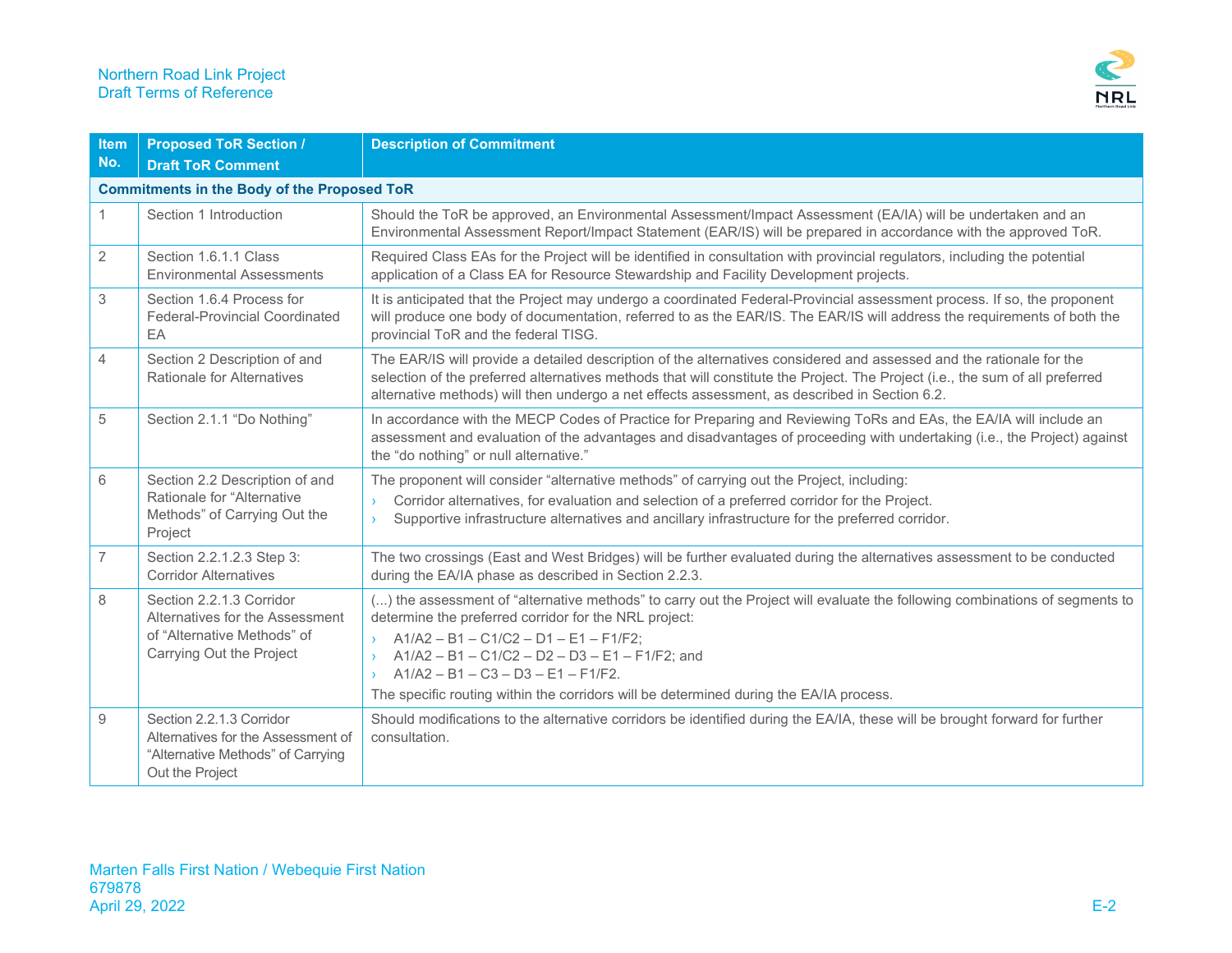

| <b>Item</b> | <b>Proposed ToR Section /</b>                                                                                   | <b>Description of Commitment</b>                                                                                                                                                                                                                                                                                                                                                                                                                                                                                                                                                                                                                                                                                                                                                                                                                                                                                                                                                                                                                                                                                                                                                                                                                                                                                                                      |
|-------------|-----------------------------------------------------------------------------------------------------------------|-------------------------------------------------------------------------------------------------------------------------------------------------------------------------------------------------------------------------------------------------------------------------------------------------------------------------------------------------------------------------------------------------------------------------------------------------------------------------------------------------------------------------------------------------------------------------------------------------------------------------------------------------------------------------------------------------------------------------------------------------------------------------------------------------------------------------------------------------------------------------------------------------------------------------------------------------------------------------------------------------------------------------------------------------------------------------------------------------------------------------------------------------------------------------------------------------------------------------------------------------------------------------------------------------------------------------------------------------------|
| No.         | <b>Draft ToR Comment</b>                                                                                        |                                                                                                                                                                                                                                                                                                                                                                                                                                                                                                                                                                                                                                                                                                                                                                                                                                                                                                                                                                                                                                                                                                                                                                                                                                                                                                                                                       |
| 10          | Section 2.2.2 Supportive<br>Infrastructure Alternatives                                                         | The proponent will consider and assess supportive infrastructure alternatives for the preferred corridor in the EA/IA. This<br>will include but not be limited to:<br>1) Alternative sites for temporary and/or permanent aggregate sites (pits and quarries) and crushing/production facilities<br>needed for construction and operation/maintenance of the road, including access roads to these sites;<br>2) Alternative sites for temporary and/or permanent ancillary infrastructure for construction and operation, including<br>access roads to these sites (e.g., temporary and/or permanent laydown, storage areas and maintenance<br>facilities/yards; construction camps; rest areas; snow plow turnarounds)<br>3) Watercourse crossing structure types (i.e., culverts, bridges), span length, lifecycle, construction staging methods at<br>waterbody crossings, hydrological and aquatic environment, and long-term maintenance;<br>4) Road attributes, including roadbed foundation; horizontal alignment, vertical alignment (elevation/profile), and<br>adjustments to the cross-section and ROW width of the corridor; and<br>5) Construction timing (seasonal) and staging along the ROW to facilitate construction and minimize potential effects on<br>the natural environment and traditional Indigenous land and resource use. |
| 11          | Section 2.2.3 Approach to the<br>Selection of Preferred<br>"Alternative Methods" of<br>Carrying Out the Project | Consultation and engagement will include opportunities for participants to provide input to the proponent to finalize the<br>criteria for the evaluation of "alternative methods".                                                                                                                                                                                                                                                                                                                                                                                                                                                                                                                                                                                                                                                                                                                                                                                                                                                                                                                                                                                                                                                                                                                                                                    |
| 12          | Section 3.2.1 Preliminary<br>Design Criteria                                                                    | The specific traffic mix (%) of heavy vehicles (e.g., trucks) versus light vehicles will be further examined in the EA/IA.                                                                                                                                                                                                                                                                                                                                                                                                                                                                                                                                                                                                                                                                                                                                                                                                                                                                                                                                                                                                                                                                                                                                                                                                                            |
| 13          | Section 3.2.1 Preliminary<br>Design Criteria                                                                    | Road intersections will be designed in accordance with the Transportation Association of Canada's Geometric Design for<br>Canadian Roads standards and the MTO/TAC supplemental standards used for municipal roads and provincial highways.                                                                                                                                                                                                                                                                                                                                                                                                                                                                                                                                                                                                                                                                                                                                                                                                                                                                                                                                                                                                                                                                                                           |
| 14          | Section 3.2.1 Preliminary<br>Design Criteria                                                                    | Roadside safety is paramount to the Project and, as such, the Project will be designed in accordance with the MTO<br>Roadside Design Manual.                                                                                                                                                                                                                                                                                                                                                                                                                                                                                                                                                                                                                                                                                                                                                                                                                                                                                                                                                                                                                                                                                                                                                                                                          |
| 15          | Section 3.3.2.2 Operation<br><b>Activities</b><br>Section 7.3.2.3 Potential<br>Project-related Effects          | Further details on wildlife management (including beaver activity) during operation will be presented in the EAR/IS.                                                                                                                                                                                                                                                                                                                                                                                                                                                                                                                                                                                                                                                                                                                                                                                                                                                                                                                                                                                                                                                                                                                                                                                                                                  |
| 16          | Section 3.3.2.3<br><b>Decommissioning Activities</b>                                                            | The Project will be operated indefinitely and decommissioning of the Project is not anticipated. Should decommissioning<br>activities eventually be considered for some or all Project components, decommissioning will be planned and conducted in<br>accordance with the relevant standards and regulatory requirements in effect at that time. If decommissioning activities are<br>required, a detailed review of the potential environmental effects and mitigation measures will be conducted.                                                                                                                                                                                                                                                                                                                                                                                                                                                                                                                                                                                                                                                                                                                                                                                                                                                  |
| 17          | Section 3.3.4 Workforce<br>Requirements                                                                         | The EAR/IS will present estimated workforce requirements for each Project phase.                                                                                                                                                                                                                                                                                                                                                                                                                                                                                                                                                                                                                                                                                                                                                                                                                                                                                                                                                                                                                                                                                                                                                                                                                                                                      |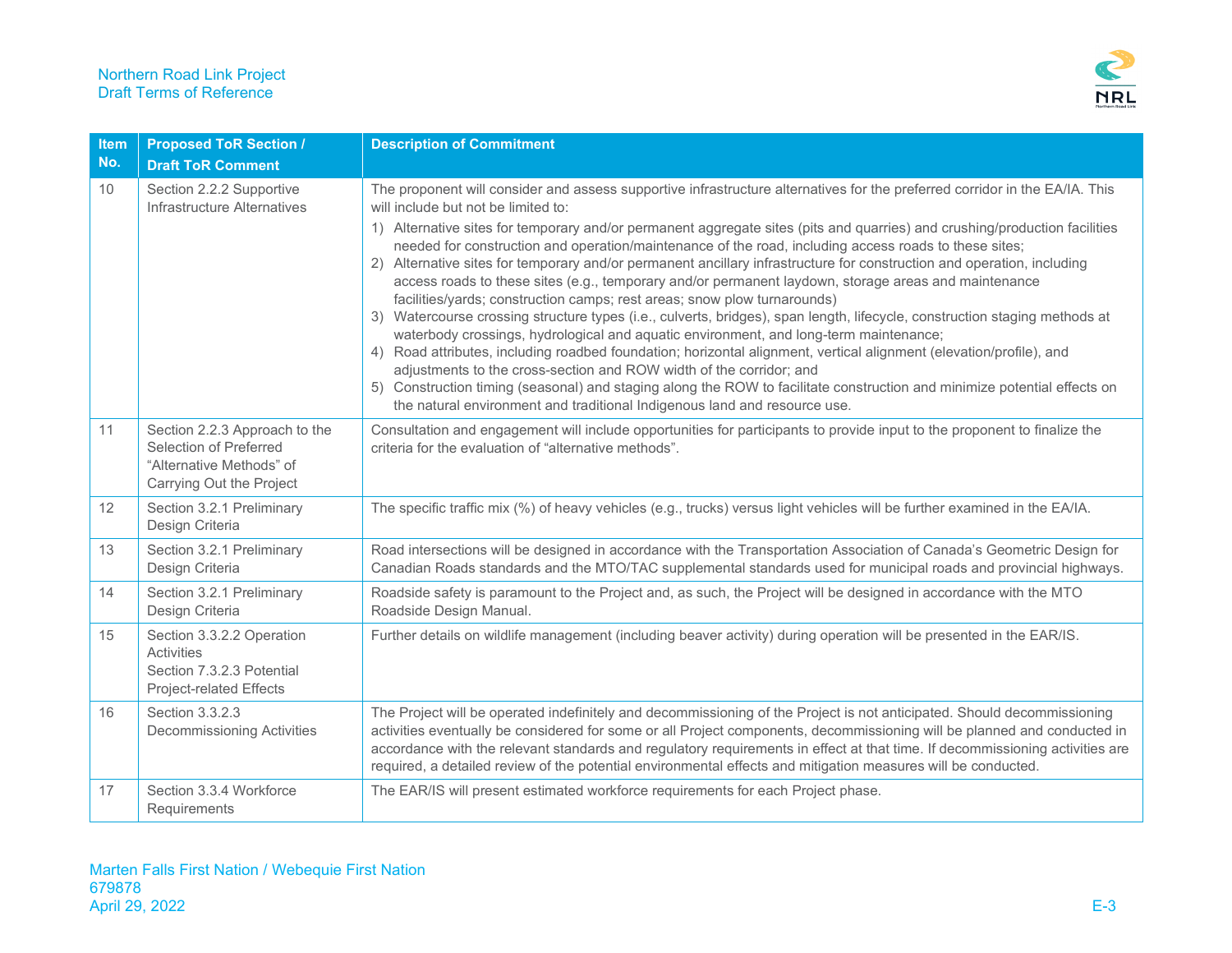

| <b>Item</b><br>No. | <b>Proposed ToR Section /</b><br><b>Draft ToR Comment</b>                       | <b>Description of Commitment</b>                                                                                                                                                                                                                                                         |
|--------------------|---------------------------------------------------------------------------------|------------------------------------------------------------------------------------------------------------------------------------------------------------------------------------------------------------------------------------------------------------------------------------------|
| 18                 | Section 4 Consultation and<br>Engagement                                        | Opportunities to provide feedback to the proponent on the EA/IA will occur at key milestones in the process.                                                                                                                                                                             |
| 19                 | Section 4 Consultation and<br>Engagement                                        | Consultation and engagement activities will include relationship-building activities that extend beyond the statutory and<br>procedural requirements of consultation, where possible based on the interest and willingness of other parties.                                             |
| 20                 | Section 4.1.3.2 Guiding<br>Principles for Engagement                            | Early in the process, we will reach out to Indigenous communities to request for information and direction on engagement<br>principles, protocols and practice.                                                                                                                          |
| 21                 | Section 4.1.3.2 Guiding<br>Principles for Engagement                            | When visiting Indigenous communities, the proponent will respect their protocols and principles as appropriate.                                                                                                                                                                          |
| 22                 | Section 4.1.5 Implications of<br>COVID-19                                       | () due to the COVID-19 global pandemic, the proponent will responsibly engage in innovative and adaptive ways to allow<br>for meaningful consultation in a form that respects both the values and safety of Indigenous communities, other Indigenous<br>organizations, and stakeholders. |
| 23                 | Section 4.1.5 Implications of<br>COVID-19                                       | The proponent will rely on the direction of provincial government health authorities, Indigenous community leaders, and<br>leaders of other Indigenous organizations to determine when in-person meetings may resume.                                                                    |
| 24                 | Section 4.3 Consultation with<br>Potentially Affected Indigenous<br>Communities | Indigenous communities will be involved at critical decision-making points throughout the EA/IA so that the proponent can<br>consider and incorporate IK/ILRU into the Project, as well as consideration of other concerns or opportunities identified.                                  |
| 25                 | Section 4.3 Consultation with<br>Potentially Affected Indigenous<br>Communities | IK/ILRU from the Project affected communities will also be incorporated into the various studies associated with the EA/IA,<br>where appropriate, and with data information sharing agreements in place.                                                                                 |
| 26                 | Section 4.3 Consultation with<br>Potentially Affected Indigenous<br>Communities | IK/ILRU from the Project affected communities will also be incorporated into the various studies associated with the EA/IA,<br>where appropriate, and with data information sharing agreements in place.                                                                                 |
| 27                 | Section 4.4 Key Communication<br>and Engagement Tools                           | Engagement will include opportunities for translation of communication materials into Ojibway, Oji-Cree and Cree<br>languages to ensure clear understanding of the Project.                                                                                                              |
| 28                 | Section 4.5 Issues Resolution                                                   | The proponent is committed to ongoing discussion, meetings, and proposed issue resolutions (e.g., mediation), which will<br>be documented to record the issue resolution process for each issue raised.                                                                                  |
| 29                 | Section 4.7 Consultation on the<br><b>Terms of Reference</b>                    | The proponent will incorporate feedback and comments received into the Proposed ToR.                                                                                                                                                                                                     |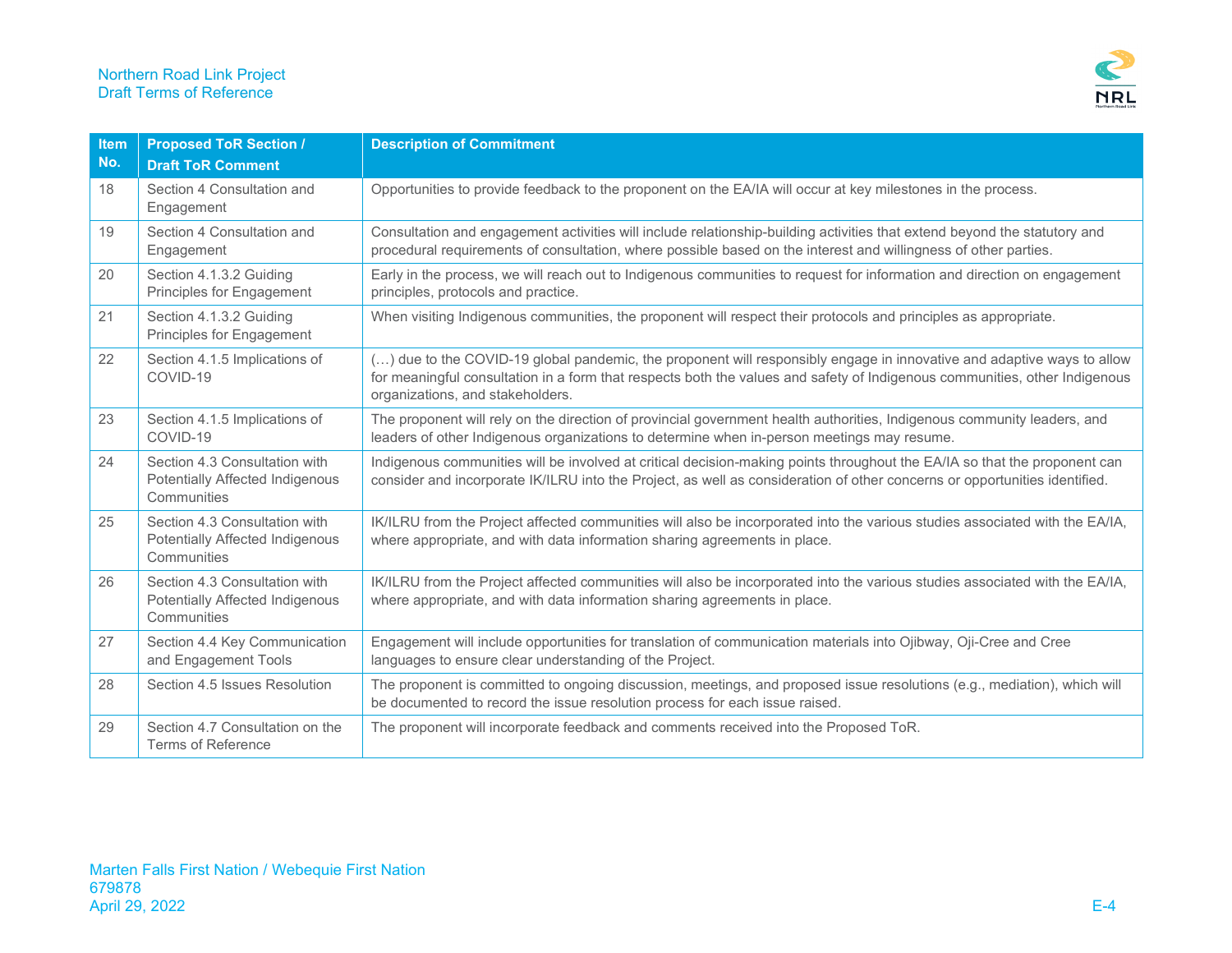

| <b>Item</b> | <b>Proposed ToR Section /</b>                                                           | <b>Description of Commitment</b>                                                                                                                                                                                                                                                                                                                                                         |
|-------------|-----------------------------------------------------------------------------------------|------------------------------------------------------------------------------------------------------------------------------------------------------------------------------------------------------------------------------------------------------------------------------------------------------------------------------------------------------------------------------------------|
| No.         | <b>Draft ToR Comment</b>                                                                |                                                                                                                                                                                                                                                                                                                                                                                          |
| 30          | Section 4.8.1 Consultation<br>Progress Reporting                                        | The proponent will prepare written progress reports on the consultation activities associated with each of the following<br>EA/IA milestones:<br>Notice of Commencement of EA;<br>Baseline data collection, identification of alternatives;<br>Evaluation of alternatives and selection of a preferred methods;<br>Preliminary effects assessment; and<br>Cumulative effects assessment. |
| 31          | Section 4.8.1 Consultation<br>Progress Reporting                                        | The proponent will respond to any questions or concerns raised by NDMNRF, MECP and/or Indigenous communities<br>regarding the progress reports, and revise the progress reports as appropriate.                                                                                                                                                                                          |
| 32          | Section 5 Indigenous Knowledge                                                          | The Indigenous Knowledge Program will provide funding for Indigenous communities, and work with communities where<br>requested, to collect Indigenous Knowledge relevant to the various technical disciplines and support the meaningful<br>integration of Indigenous Knowledge throughout the EA/IA and Project planning.                                                               |
| 33          | Section 5 Indigenous Knowledge                                                          | () the Proponent will continue to work with Indigenous communities to identify what is important to them and why.                                                                                                                                                                                                                                                                        |
| 34          | Section 5 Indigenous Knowledge                                                          | The findings of field investigations will also be presented to Indigenous communities to determine where Indigenous<br>Knowledge fills gaps for characterizing existing conditions.                                                                                                                                                                                                      |
| 35          | Section 5 Indigenous Knowledge                                                          | The Proponent will support interested Indigenous communities in completing Project-specific IK/ILRU studies during the<br>EA/IA.                                                                                                                                                                                                                                                         |
| 36          | Section 5 Indigenous Knowledge                                                          | The Proponent will consult and engage with Indigenous communities to identify potential effects from an Indigenous<br>perspective.                                                                                                                                                                                                                                                       |
| 37          | Section 5 Indigenous Knowledge                                                          | The Proponent will work with Indigenous communities and solicit Indigenous Knowledge and perspective on impact<br>management measures to manage potential effects.                                                                                                                                                                                                                       |
| 38          | Section 5 Indigenous Knowledge<br>Section 7.1.1.2.3 Proposed<br><b>Baseline Studies</b> | The proponent will host meetings with Indigenous communities and groups who express interest in participating in the IK<br>Program to discuss IK Sharing Agreements, funding, timelines, and relevant information and/or data communities and<br>groups may already have and are willing to share, and to answer questions about the program.                                            |
| 39          | Section 5 Indigenous Knowledge                                                          | A Guidance Document will be developed to support the collection and/or sharing of IK/ILRU. This Indigenous Knowledge<br>Program Guidance Document will be shared with the Indigenous communities and groups during the commencement of<br>the Indigenous Knowledge Program and any feedback provided will be used to update the Guidance Document where<br>applicable.                   |
| 40          | Section 5 Indigenous Knowledge                                                          | () the proponent will seek direction from Indigenous communities and groups with respect to available reference<br>materials they are willing to share and that should be included in the document review                                                                                                                                                                                |
| 41          | Section 5 Indigenous Knowledge                                                          | Where secondary sources of information are available and required to collect relevant Indigenous Knowledge, permission<br>from Indigenous groups will be sought prior to prior to inclusion.                                                                                                                                                                                             |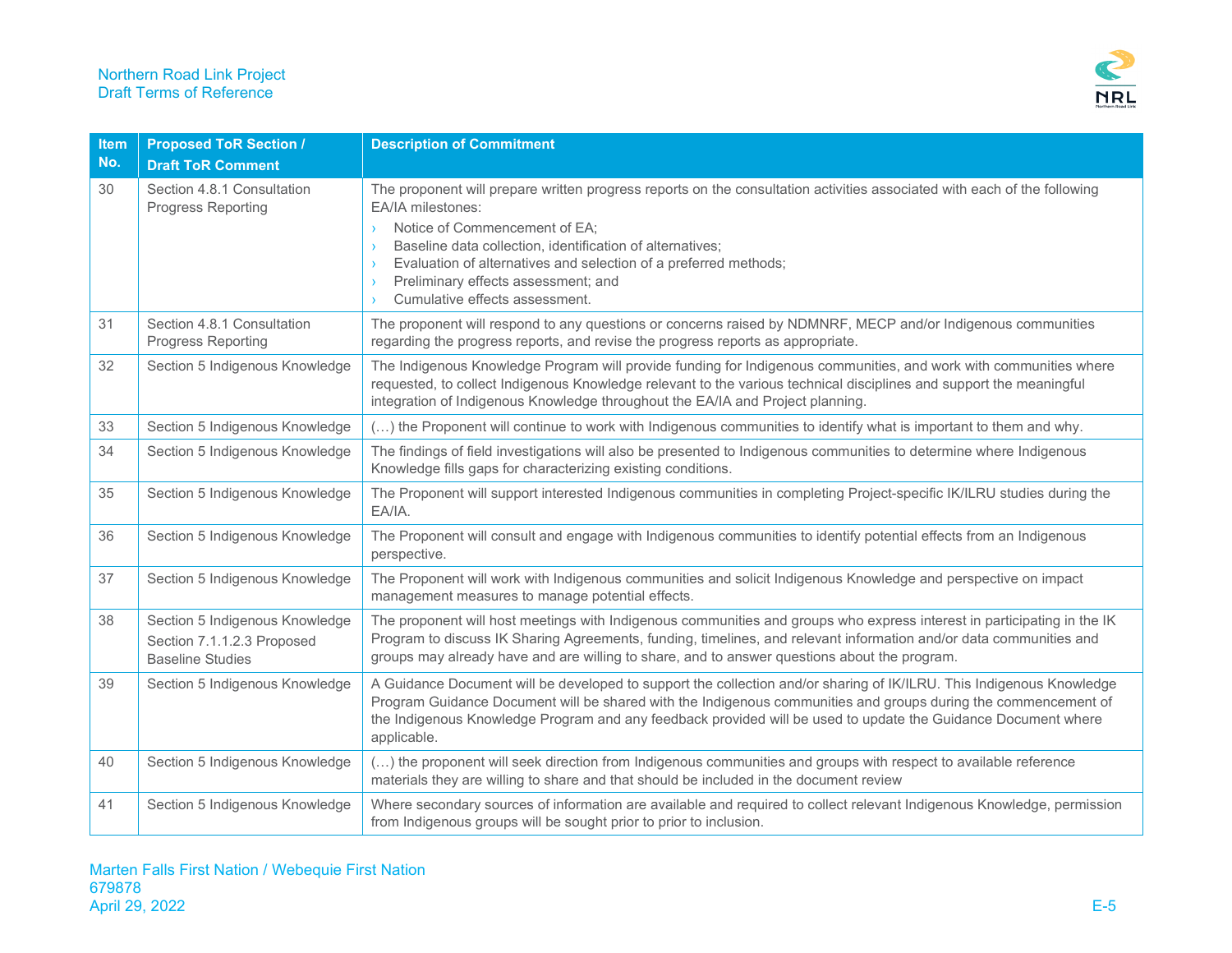

| <b>Item</b><br>No. | <b>Proposed ToR Section /</b>                                             | <b>Description of Commitment</b>                                                                                                                                                                                                                                                                                                                                                                 |
|--------------------|---------------------------------------------------------------------------|--------------------------------------------------------------------------------------------------------------------------------------------------------------------------------------------------------------------------------------------------------------------------------------------------------------------------------------------------------------------------------------------------|
|                    | <b>Draft ToR Comment</b>                                                  |                                                                                                                                                                                                                                                                                                                                                                                                  |
| 42                 | Section 6.2 Assessment of<br><b>Project Effects</b>                       | Study plans will be prepared for some disciplines/VCs to provide more detail on specific VC assessments.                                                                                                                                                                                                                                                                                         |
| 43                 | Section 6.2 Assessment of<br><b>Project Effects</b>                       | The full list of study plans will be developed through consultation with the regulators, Indigenous communities, and other<br>stakeholders.                                                                                                                                                                                                                                                      |
| 44                 | Section 6.2 Assessment of<br><b>Project Effects</b>                       | All study plans will be provided to provincial and federal regulators for review and comment after both the provincial and<br>federal planning phases are complete.                                                                                                                                                                                                                              |
| 45                 | Section 6.2 Assessment of<br><b>Project Effects</b>                       | Plain language fact sheets summarizing each study plan will be prepared and presented for input early in the EA/IA<br>process as part of the consultation and engagement program.                                                                                                                                                                                                                |
| 46                 | Section 6.2 Assessment of<br><b>Project Effects</b>                       | Available IK/ILRU information will be incorporated into the EA/IA as appropriate and as it becomes available, as will<br>information received from Indigenous groups through engagement.                                                                                                                                                                                                         |
| 47                 | Section 6.2.1 Selection and<br><b>Scoping Valued Components</b>           | The list of VCs will be informed, validated, and finalized through the engagement and consultation process.                                                                                                                                                                                                                                                                                      |
| 48                 | Section 6.5 Mitigation Measures                                           | Mitigation measures will be developed using a hierarchy of strategies: avoid, minimize, offset and reclaim.                                                                                                                                                                                                                                                                                      |
| 49                 | Section 6.7.3 Consultation on the<br><b>Cumulative Effects Assessment</b> | Indigenous communities and regulators will be consulted on the cumulative effects assessment study plan, methodology,<br>results and mitigation/impact management measures during preparation of the EAR/IS. This will include targeted<br>consultation opportunities to participating Indigenous communities, including methods of engagement that the Indigenous<br>communities might request. |
| 50                 | Section 7.1.1.2.1 Preliminary<br><b>Baseline Description</b>              | The consultation will continue throughout the EA/IA, as per the interest expressed by each community.                                                                                                                                                                                                                                                                                            |
| 51                 | Section 7.2.3.2.3 Proposed<br><b>Baseline Studies</b>                     | Input will be sought to select sensitive receptor locations through discussions with Indigenous communities, government<br>agencies and other stakeholders.                                                                                                                                                                                                                                      |
| 52                 | Section 7.3.5.2.3 Proposed<br><b>Baseline Studies</b>                     | A gap analysis of Species At Risk data will be completed as part of the desktop analysis to determine where additional<br>baseline data collection may be required.                                                                                                                                                                                                                              |
| 53                 | Section 8.3 Identification and<br>Mitigation of Climate Change<br>Impacts | The climate change assessment will describe proposed Project features to mitigate the emissions responsible for driving<br>climate change (e.g., the use of different technologies, energy efficiency, waste reduction measures, building materials, site<br>revegetation).                                                                                                                      |
| 54                 | Section 9 Commitments                                                     | The proponent is committed to environmental protection, responsible environmental management and overall stewardship<br>of the land, consistent with their cultural/spiritual beliefs and their respect for and connection to the land and water.                                                                                                                                                |
| 55                 | <b>Section 9 Commitments</b><br>Section 10 Monitoring                     | The Project will be carried out in full compliance with federal/provincial laws and best management practices and<br>environmental procedures for road construction and operations.                                                                                                                                                                                                              |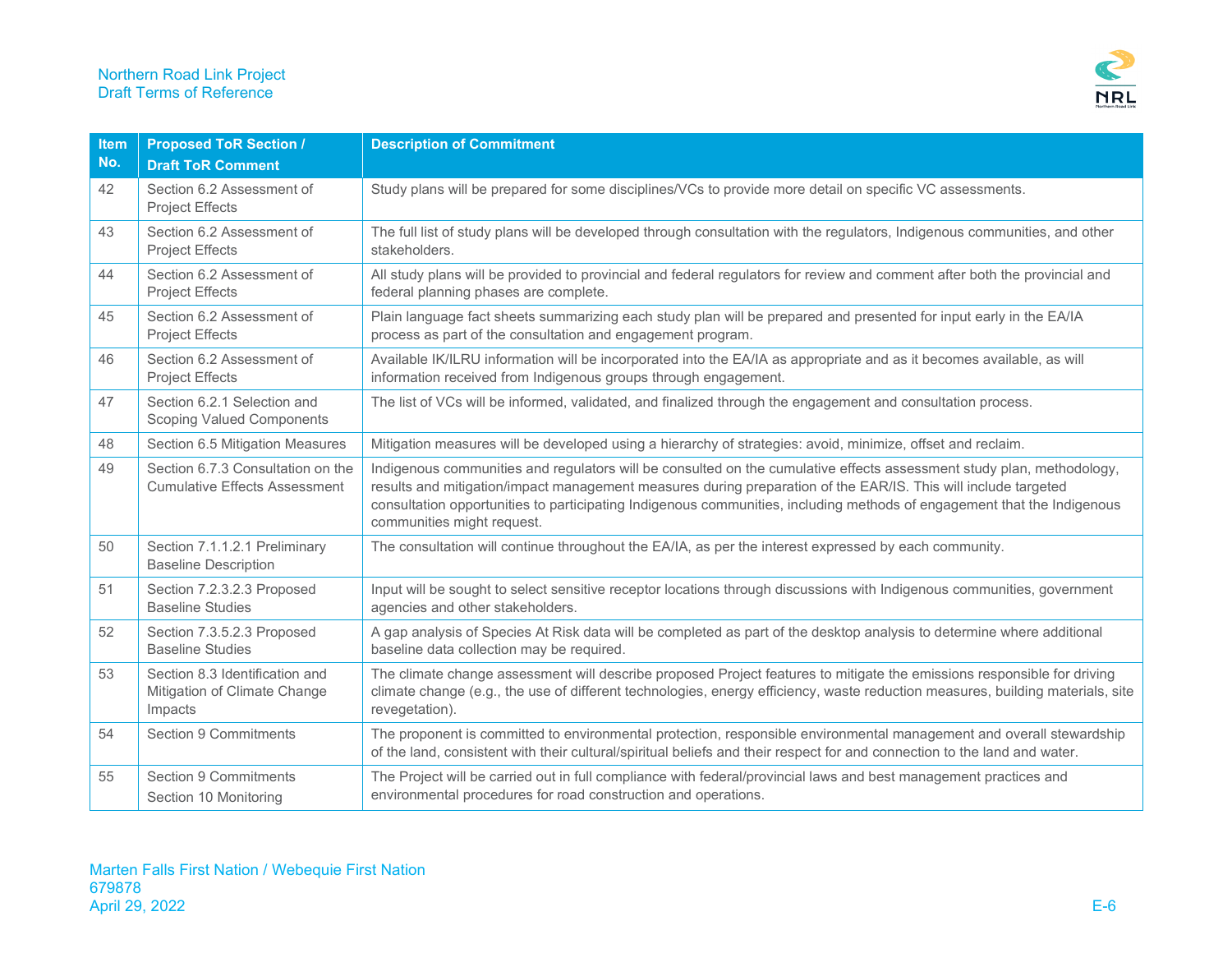

| <b>Item</b><br>No.                                        | <b>Proposed ToR Section /</b><br><b>Draft ToR Comment</b>     | <b>Description of Commitment</b>                                                                                                                                                                                                                                                                                                                                                                                                                                                                                                |
|-----------------------------------------------------------|---------------------------------------------------------------|---------------------------------------------------------------------------------------------------------------------------------------------------------------------------------------------------------------------------------------------------------------------------------------------------------------------------------------------------------------------------------------------------------------------------------------------------------------------------------------------------------------------------------|
| 56                                                        | <b>Section 9 Commitments</b>                                  | In relation to Indigenous rights and interests, the Project will adhere to all commitments and monitoring developed during<br>consultation and engagement with Indigenous communities.                                                                                                                                                                                                                                                                                                                                          |
| 57                                                        | Section 10 Monitoring                                         | The monitoring framework will detail monitoring activities during the construction and operation phases of the Project,<br>related to Aboriginal and Treaty Rights and Interests, the Physical Environment, the Biological Environment (including<br>Species At Risk), the Socio-economic Environment and Cultural Heritage Resources.                                                                                                                                                                                          |
| 58                                                        | Section 10 Monitoring                                         | Monitoring programs will be designed to monitor specific mitigation measures required by approvals needed for the Project<br>(such as Species at Risk ESA authorizations).                                                                                                                                                                                                                                                                                                                                                      |
| 59                                                        | Section 10 Monitoring                                         | A register of commitments will be developed during the EA/IA and included in the EAR/IS.                                                                                                                                                                                                                                                                                                                                                                                                                                        |
| 60                                                        | Section 11 Flexibility to<br>Accommodate New<br>Circumstances | The proponent will document how design decisions were made in the context of the issues raised by its community<br>members, other Indigenous communities, provincial/federal ministries and agencies, the public and stakeholders.                                                                                                                                                                                                                                                                                              |
| 61                                                        | Section 11 Flexibility to<br>Accommodate New<br>Circumstances | Any proposed minor modifications to the ToR will be discussed with MECP prior to proceeding with the change.                                                                                                                                                                                                                                                                                                                                                                                                                    |
| <b>Commitments in the Responses to Draft ToR Comments</b> |                                                               |                                                                                                                                                                                                                                                                                                                                                                                                                                                                                                                                 |
| 62                                                        | <b>ISC-05</b>                                                 | Engagement will include opportunities for translation of communications into Ojibway, Oji-Cree and Cree languages to<br>ensure clear understanding of the Project.                                                                                                                                                                                                                                                                                                                                                              |
| 63                                                        | <b>ISC-09</b>                                                 | The proponent will engage with applicable provincial ministries and federal departments to determine how communities will<br>be financially impacted by band support funding, social assistance rates and any other funding. The consultation and<br>engagement program includes consultation with government agencies as well as Indigenous communities.                                                                                                                                                                       |
| 64                                                        | <b>ISC-12</b>                                                 | The Regional and Local Economy assessment will take into consideration changes to band support funding and social<br>assistance.                                                                                                                                                                                                                                                                                                                                                                                                |
| 65                                                        | <b>KFN-17</b>                                                 | In relation to Indigenous rights and interests the Project will adhere to all commitments and monitoring developed during<br>consultation and engagement with Indigenous communities. The monitoring framework will detail monitoring activities<br>during the construction and operation phases of the Project, related to Aboriginal and Treaty Rights and Interests, the<br>Physical Environment, the Biological Environment (including Species At Risk), the Socio-economic Environment and<br>Cultural Heritage Resources. |
| 66                                                        | <b>KFN-27</b>                                                 | The IK Guidance Document will be shared with the Indigenous Knowledge Program participants during the commencement<br>of the Indigenous Knowledge Program and any feedback provided will be used to update the Guidance Document where<br>applicable.                                                                                                                                                                                                                                                                           |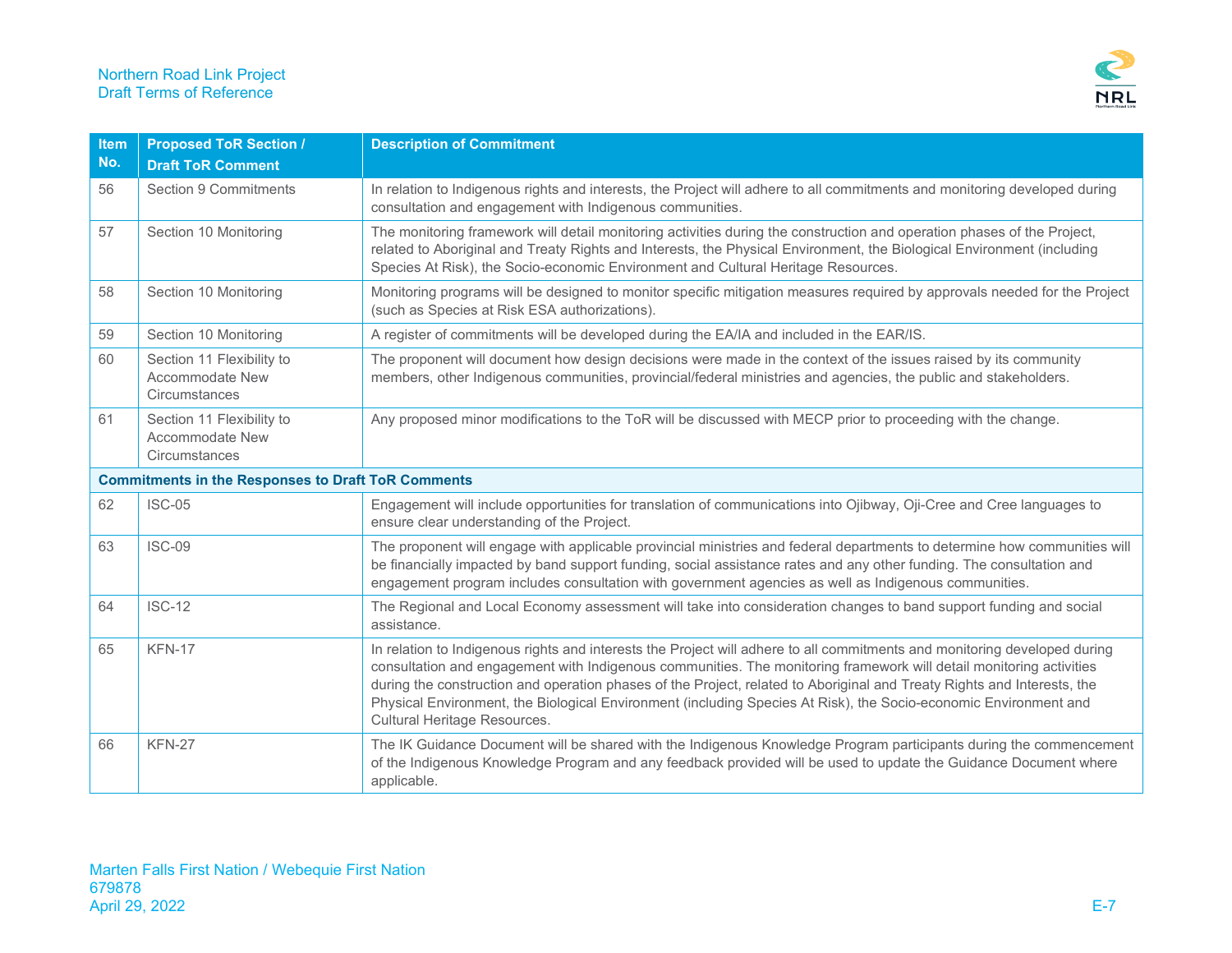

| <b>Item</b> | <b>Proposed ToR Section /</b>                                       | <b>Description of Commitment</b>                                                                                                                                                                                                                                                                                                                                                                                                                                                                                                                                                                                                                                                                                                                                                                                                                                                                                                                                                                                                  |
|-------------|---------------------------------------------------------------------|-----------------------------------------------------------------------------------------------------------------------------------------------------------------------------------------------------------------------------------------------------------------------------------------------------------------------------------------------------------------------------------------------------------------------------------------------------------------------------------------------------------------------------------------------------------------------------------------------------------------------------------------------------------------------------------------------------------------------------------------------------------------------------------------------------------------------------------------------------------------------------------------------------------------------------------------------------------------------------------------------------------------------------------|
| No.         | <b>Draft ToR Comment</b>                                            |                                                                                                                                                                                                                                                                                                                                                                                                                                                                                                                                                                                                                                                                                                                                                                                                                                                                                                                                                                                                                                   |
| 67          | <b>KFN-39</b><br>KFN-47<br><b>WNF-38</b><br><b>WNF-46</b><br>WNF-47 | The Proponent will provide a library of documents related to the background information and applicable data sources.                                                                                                                                                                                                                                                                                                                                                                                                                                                                                                                                                                                                                                                                                                                                                                                                                                                                                                              |
| 68          | <b>KFN-52</b><br><b>WNF-51</b>                                      | Representative noise receptors will be identified for Indigenous harvesters/land users that have confirmed use and<br>sensitivity to noise impact in partnership with Indigenous communities.                                                                                                                                                                                                                                                                                                                                                                                                                                                                                                                                                                                                                                                                                                                                                                                                                                     |
| 69          | <b>KFN-58</b><br><b>WFN-57</b>                                      | If the problem formulation step of the Human Health Risk Assessment (which is the initial component of the overall Human<br>Health assessment) identifies that an assessment of country food consumption is required, a country foods tissue sampling<br>program will be developed to generate primary data on potential Project-related contaminant levels in country foods. This<br>program will involve working with Indigenous communities to collect appropriate tissue samples from commonly harvested<br>country food items. If country food tissue sampling and chemical analysis are necessary, and Study Area diet information<br>exists that suggests organ meats are frequently consumed, then efforts will be made to ensure that organs of harvested<br>game or fish species are sampled and analyzed.<br>If sufficient appropriate data are available, the Human Health Risk Assessment can include an exposure scenario that<br>assumes an Indigenous human receptor who consumes only traditional country foods. |
| 70          | MECP-19                                                             | Potential impacts from de-icing operations will be assessed in the Environmental Assessment/Impact Assessment phase of<br>the project. Long-term water quality monitoring requirements will be considered among the mitigation options proposed<br>during the Environmental Assessment/Impact Assessment.                                                                                                                                                                                                                                                                                                                                                                                                                                                                                                                                                                                                                                                                                                                         |
| 71          | MECP-24                                                             | Further details pertaining to options for wastewater and domestic sewage treatment and disposal will be included in the<br>EAR/IS.                                                                                                                                                                                                                                                                                                                                                                                                                                                                                                                                                                                                                                                                                                                                                                                                                                                                                                |
| 72          | MECP-29                                                             | Commitment to prepare a Surface Water Study Plan.                                                                                                                                                                                                                                                                                                                                                                                                                                                                                                                                                                                                                                                                                                                                                                                                                                                                                                                                                                                 |
| 73          | MECP-35<br>MECP-82<br>MECP-98                                       | Commitment to conduct Caribou field studies:<br>Winter Aerial Distribution Surveys.<br>Field Collaring Programs.                                                                                                                                                                                                                                                                                                                                                                                                                                                                                                                                                                                                                                                                                                                                                                                                                                                                                                                  |
| 74          | MECP-36<br>MECP-82<br><b>MECP-100</b>                               | Commitment to conduct Wolverine field studies:<br>Winter Aerial Distribution Surveys.<br>Hair Snag and Camera Trap Surveys.                                                                                                                                                                                                                                                                                                                                                                                                                                                                                                                                                                                                                                                                                                                                                                                                                                                                                                       |
| 75          | MECP-37<br>MECP-78                                                  | A gap analysis of Species At Risk data will be completed as part of the desktop analysis to determine where additional<br>baseline data collection may be required.                                                                                                                                                                                                                                                                                                                                                                                                                                                                                                                                                                                                                                                                                                                                                                                                                                                               |
| 76          | MECP-38                                                             | All applicable sensitive time periods for SAR, such as Caribou (Boreal population), Wolverine, and SAR bats, will be<br>considered in the development and assessment of alternative methods.                                                                                                                                                                                                                                                                                                                                                                                                                                                                                                                                                                                                                                                                                                                                                                                                                                      |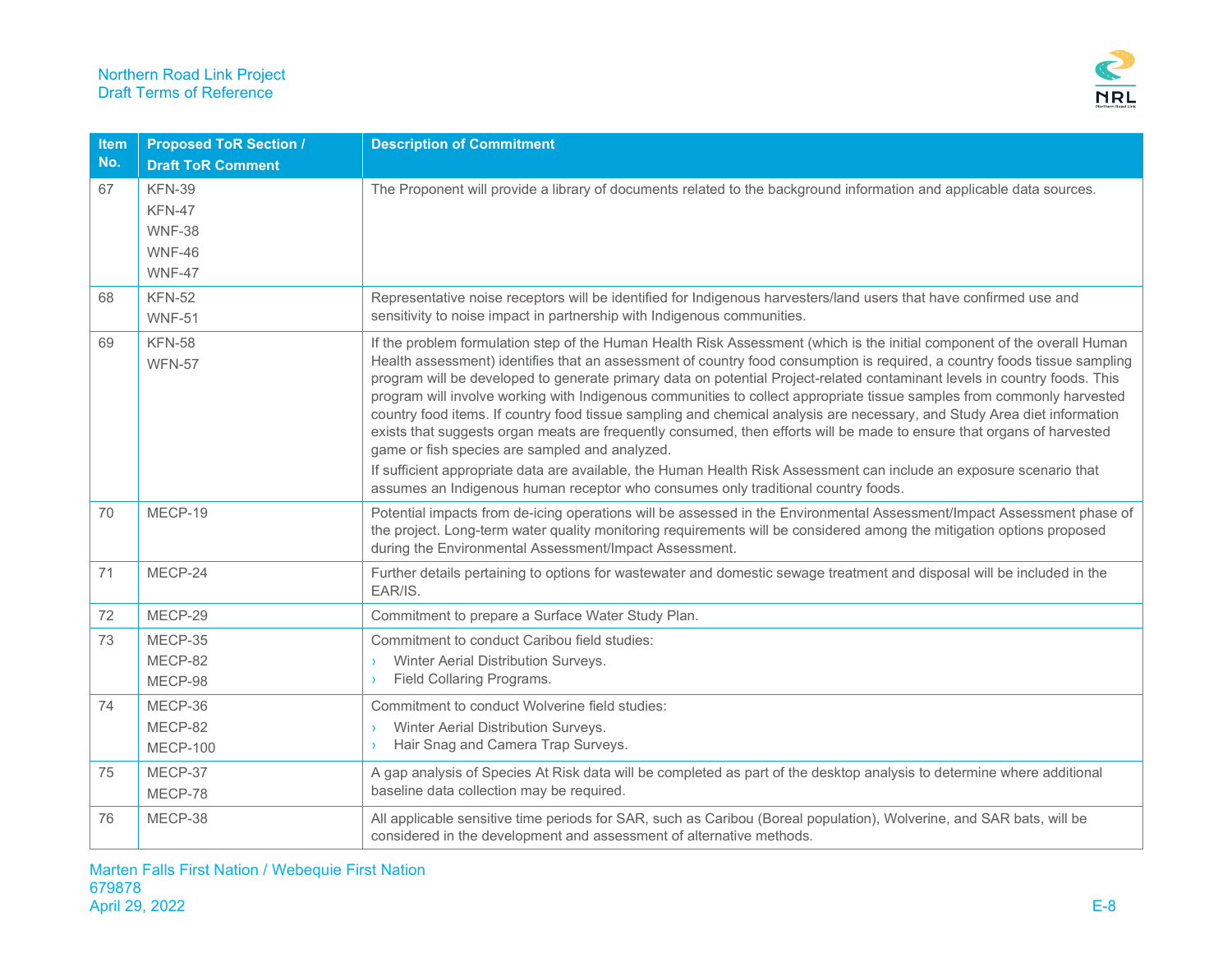

| <b>Item</b><br>No. | <b>Proposed ToR Section /</b><br><b>Draft ToR Comment</b>   | <b>Description of Commitment</b>                                                                                                                                                                                                                                                                                                                                                                                                                                                                                                                                                                                                                                                                                                                                                                                                                                                                                                                                                                                                                                                                                                                                                                                                                                                                                                                                                                                                                                |
|--------------------|-------------------------------------------------------------|-----------------------------------------------------------------------------------------------------------------------------------------------------------------------------------------------------------------------------------------------------------------------------------------------------------------------------------------------------------------------------------------------------------------------------------------------------------------------------------------------------------------------------------------------------------------------------------------------------------------------------------------------------------------------------------------------------------------------------------------------------------------------------------------------------------------------------------------------------------------------------------------------------------------------------------------------------------------------------------------------------------------------------------------------------------------------------------------------------------------------------------------------------------------------------------------------------------------------------------------------------------------------------------------------------------------------------------------------------------------------------------------------------------------------------------------------------------------|
| 77                 | MECP-46<br>MECP-52<br><b>MECP-112</b><br>NDMNRF-92          | Commitment to assess all supportive infrastructure alternatives.                                                                                                                                                                                                                                                                                                                                                                                                                                                                                                                                                                                                                                                                                                                                                                                                                                                                                                                                                                                                                                                                                                                                                                                                                                                                                                                                                                                                |
| 78                 | MECP-47                                                     | Commitment to add Species at Risk as a criterion for the Evaluation of "Alternative Methods" in the EA/IA.                                                                                                                                                                                                                                                                                                                                                                                                                                                                                                                                                                                                                                                                                                                                                                                                                                                                                                                                                                                                                                                                                                                                                                                                                                                                                                                                                      |
| 79                 | MECP-54<br>MECP-60<br>MECP-84<br>MECP-86<br><b>MECP-128</b> | Commitment to prepare a SAR Study Plan.                                                                                                                                                                                                                                                                                                                                                                                                                                                                                                                                                                                                                                                                                                                                                                                                                                                                                                                                                                                                                                                                                                                                                                                                                                                                                                                                                                                                                         |
| 80                 | MECP-63<br>MECP-83                                          | Study plans will be prepared for some disciplines/VCs to provide more detail on specific VC assessments . Study plans<br>will be prepared for Aboriginal and Treaty Rights and Interests, the physical environment (including Surface Water), the<br>biological environment (including Species at Risk), the socio-economic environment, cultural heritage resources and<br>human health. the atmospheric, physical (including Surface Water), biological (Wildlife and Wildlife Habitat and Species at<br>Risk) and socio-economic environments. A We will also prepare a cumulative effects assessment study plan will also be<br>prepared, as described in Section 6.7.3. The full list of study plans will be developed through consultation with the<br>regulators, Indigenous communities, and other stakeholders. All study plans will be provided to provincial and federal<br>regulators for review and comment after both the provincial and federal planning phases are complete. Plain language fact<br>sheets summarizing each study plan will be prepared and presented for input early in the EA/IA process as part of the<br>consultation and engagement program. Fact Sheets for each study plan will be provided as supportive hand-out at<br>Indigenous and public open house events, posted on the project website, and presented at live streaming and radio<br>information sessions to provide an opportunity for comment and discussion. |
| 81                 | MECP-68                                                     | The EAR/IS will describe the estimated traffic levels for the project effects assessment.                                                                                                                                                                                                                                                                                                                                                                                                                                                                                                                                                                                                                                                                                                                                                                                                                                                                                                                                                                                                                                                                                                                                                                                                                                                                                                                                                                       |
| 82                 | MECP-84                                                     | Commitment to prepare a Wildlife and Wildlife Study Plan.                                                                                                                                                                                                                                                                                                                                                                                                                                                                                                                                                                                                                                                                                                                                                                                                                                                                                                                                                                                                                                                                                                                                                                                                                                                                                                                                                                                                       |
| 83                 | MECP-86                                                     | Commitment to prepare a Birds and Bird Habitat Study Plan.                                                                                                                                                                                                                                                                                                                                                                                                                                                                                                                                                                                                                                                                                                                                                                                                                                                                                                                                                                                                                                                                                                                                                                                                                                                                                                                                                                                                      |
| 84                 | MECP-89                                                     | SAR specific surveys will be conducted if suitable habitat is identified during the SAR desktop assessment.                                                                                                                                                                                                                                                                                                                                                                                                                                                                                                                                                                                                                                                                                                                                                                                                                                                                                                                                                                                                                                                                                                                                                                                                                                                                                                                                                     |
| 85                 | MECP-94                                                     | The deployment of ARUs in Eastern Whip-poor-will habitat will occur. These ARUs will be programmed to be collecting<br>data when Nightjars are active and will be able to determine potential presence in sites where the birds may be present.                                                                                                                                                                                                                                                                                                                                                                                                                                                                                                                                                                                                                                                                                                                                                                                                                                                                                                                                                                                                                                                                                                                                                                                                                 |
| 86                 | MECP-95                                                     | Results of the baseline data collection will be shared with Indigenous communities, regulators and other stakeholders in the<br>consultation and engagement program.                                                                                                                                                                                                                                                                                                                                                                                                                                                                                                                                                                                                                                                                                                                                                                                                                                                                                                                                                                                                                                                                                                                                                                                                                                                                                            |
| 87                 | <b>MECP-119</b>                                             | The proponent will coordinate with the WSR and MFCAR projects regarding design and linkages.                                                                                                                                                                                                                                                                                                                                                                                                                                                                                                                                                                                                                                                                                                                                                                                                                                                                                                                                                                                                                                                                                                                                                                                                                                                                                                                                                                    |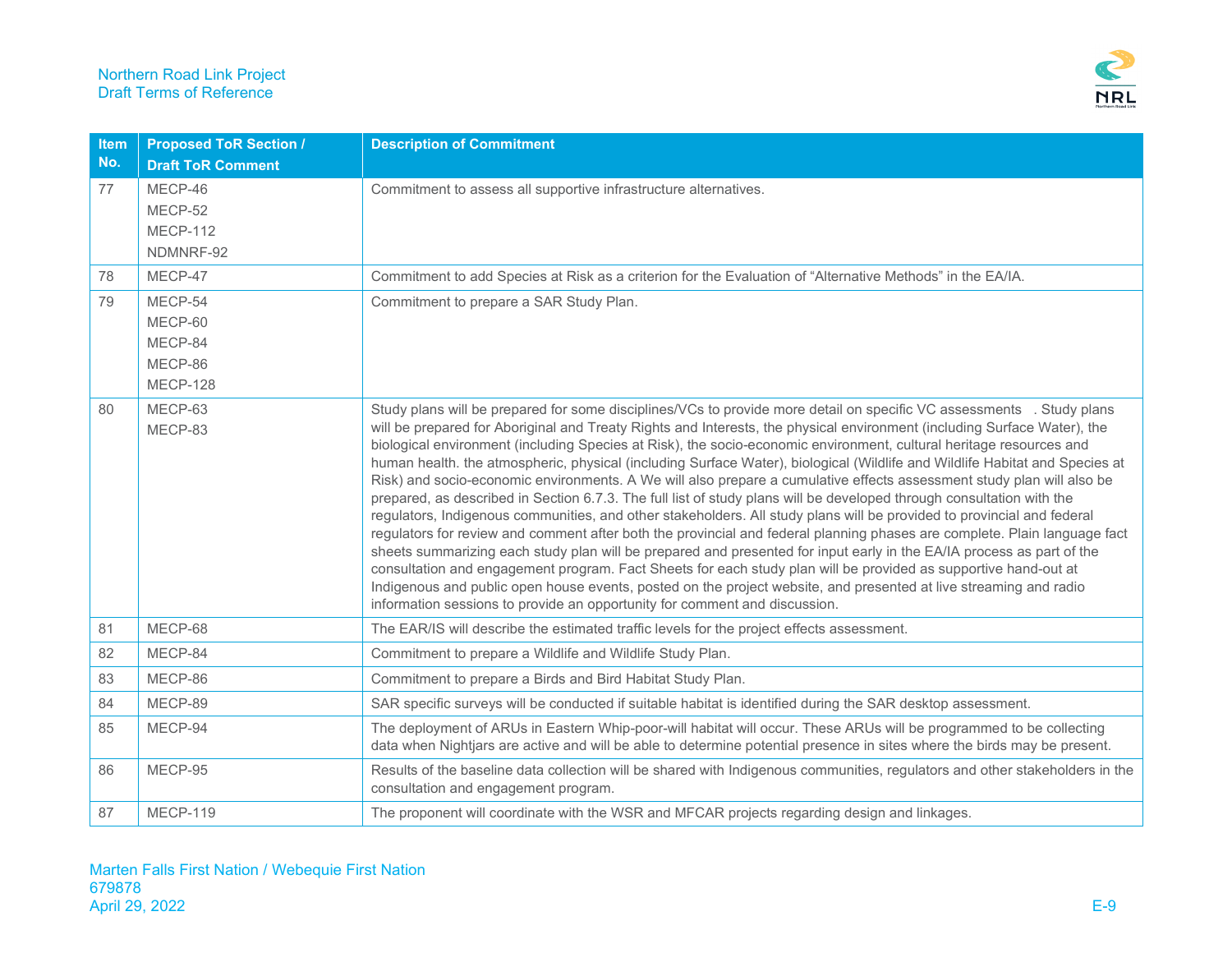

| Item<br>No. | <b>Proposed ToR Section /</b><br><b>Draft ToR Comment</b> | <b>Description of Commitment</b>                                                                                                                                                                                                                                                                                                                                                                                                                                      |
|-------------|-----------------------------------------------------------|-----------------------------------------------------------------------------------------------------------------------------------------------------------------------------------------------------------------------------------------------------------------------------------------------------------------------------------------------------------------------------------------------------------------------------------------------------------------------|
| 88          | MECP-140                                                  | The EAR/IS will identify and commit to undertaking specific mitigation measures to reduce potential GHG emissions<br>caused by the disruption of carbon sinks.                                                                                                                                                                                                                                                                                                        |
| 89          | MHSTCI-06                                                 | Commitment to consider mediation as a possible issue resolution tool.                                                                                                                                                                                                                                                                                                                                                                                                 |
| 90          | MHSTCI-09                                                 | The proponent will consult with tourism facilities that may be affected by changes to the visual environment.                                                                                                                                                                                                                                                                                                                                                         |
| 91          | MHSTCI-19                                                 | For the cultural heritage environment, a combined Stage 1-2 AA and a Cultural Heritage Report: Existing Conditions and<br>Preliminary Impact Assessment will be undertaken by qualified person(s) as early as possible in the EA/IA, including:<br>Impact management measures (such as, mitigation measures);<br>Additional works and studies to be carried out;<br>Monitoring;<br>Public consultation and contingency planning;<br>Documentation and correspondence. |
| 92          | MTC-10                                                    | The EA/IA will identify mitigation, environmental protection planning and pre-construction/construction/operations phase<br>monitoring requirements and initiatives and the Proponent has flagged this recommendation from Mushkegowuk Tribal<br>Council to be considered in the EA/IA.                                                                                                                                                                               |
| 93          | MTC-13                                                    | Commitment to prepare a Socio-economic Study Plan.                                                                                                                                                                                                                                                                                                                                                                                                                    |
| 94          | <b>MTC-15</b>                                             | Should it be determined during the EA/IA that an ecological risk assessment is required, the proponent will conduct this<br>assessment as part of the EA/IA.                                                                                                                                                                                                                                                                                                          |
| 95          | MTC-16                                                    | Commitment to carry out fish tissue sampling for methylmercury as well as surface water and groundwater samples for<br>mercury.                                                                                                                                                                                                                                                                                                                                       |
| 96          | <b>MTC-20</b>                                             | Commitment to include Mushkegowuk Council as an interested Indigenous group in the EA/IA.                                                                                                                                                                                                                                                                                                                                                                             |
| 97          | MTC-23                                                    | Commitment to prepare an Air Quality and GHG Study Plan.                                                                                                                                                                                                                                                                                                                                                                                                              |
| 98          | NDMNRF-08                                                 | Commitment to additional data collection for the Regional and Local Economy VC regarding "area (ha) or number of<br>potential tenures affected".                                                                                                                                                                                                                                                                                                                      |
| 99          | NDMNRF-44                                                 | The status of CBLUPs will be confirmed with NRF during development of the EA/IA.                                                                                                                                                                                                                                                                                                                                                                                      |
| 100         | NDMNRF-44                                                 | Commitment to further refine the identification of type of Cree in Table 7.1-3 (Community Profiles of Indigenous<br>Communities Potentially Affected by or Interested in the Project) during the EA/IA.                                                                                                                                                                                                                                                               |
| 101         | NDMNRF-48                                                 | Commitment to ensure georadar users and those analyzing the data are aware of tunnel detection potential.                                                                                                                                                                                                                                                                                                                                                             |
| 102         | NDMNRF-59                                                 | Commitment to include three separate RoCs for Government, Indigenous communities and Other Stakeholders.                                                                                                                                                                                                                                                                                                                                                              |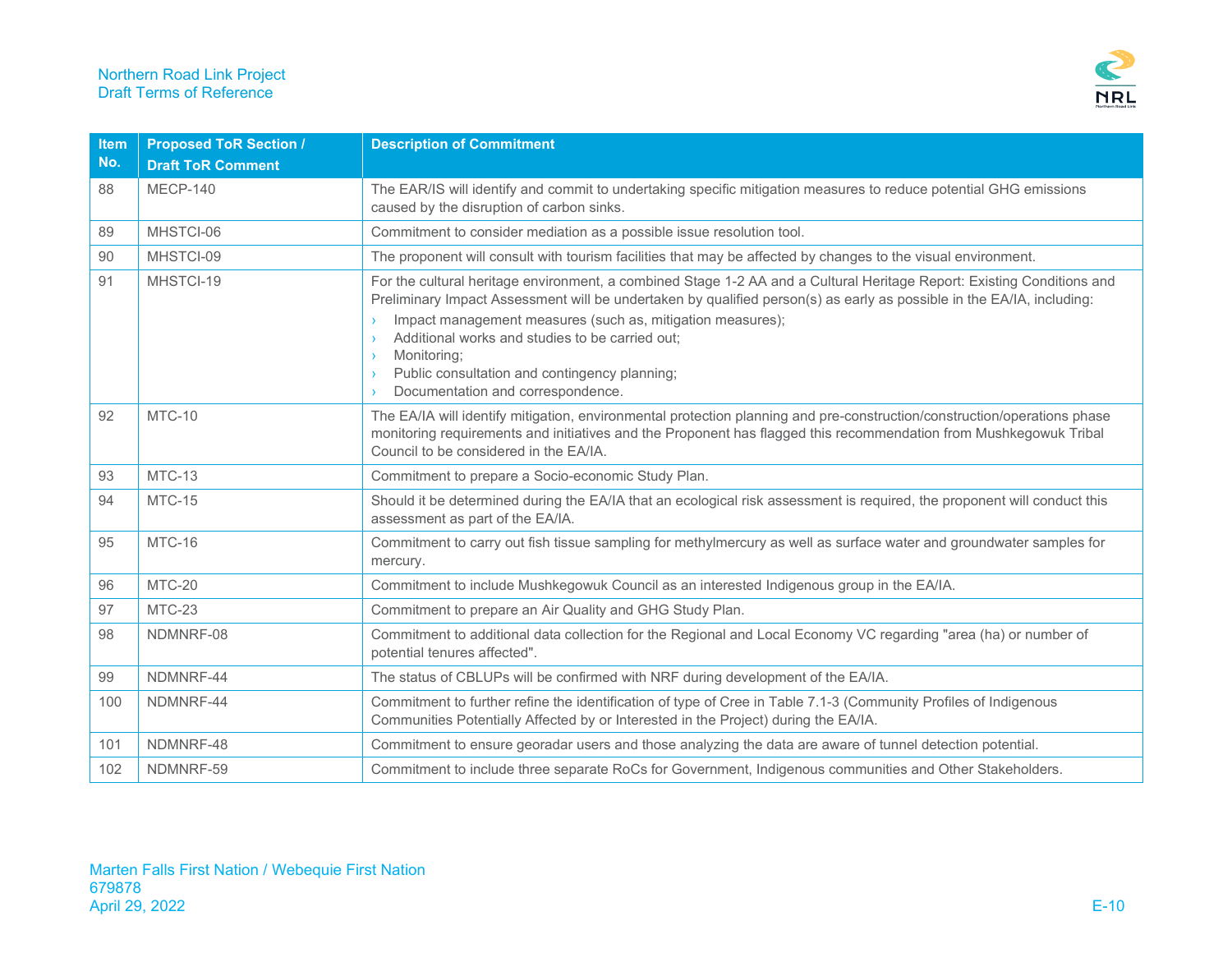

| <b>Item</b><br>No. | <b>Proposed ToR Section /</b><br><b>Draft ToR Comment</b> | <b>Description of Commitment</b>                                                                                                                                                                                                                                                                                 |
|--------------------|-----------------------------------------------------------|------------------------------------------------------------------------------------------------------------------------------------------------------------------------------------------------------------------------------------------------------------------------------------------------------------------|
| 103                | NDMNRF-66                                                 | The EA/IA will further explore consultation and report requirements associated with any future aggregate permit<br>applications. These requirements can be found at the following link: Aggregate resources   Ontario.ca. -<br>https://www.ontario.ca/page/aggregate-resources                                   |
|                    |                                                           | The proponent will consult further with NRF to understand ARA requirements and consider carrying out work to satisfy<br>those requirements during the EA.                                                                                                                                                        |
| 104                | NDMNRF-74                                                 | Commitment to consult with NRF on the potential application of the Class EA-RSFD.                                                                                                                                                                                                                                |
| 105                | NDMNRF-83                                                 | A graphic showing the regulatory milestones will be included in the EAR/IS.                                                                                                                                                                                                                                      |
| 106                | NDMNRF-102                                                | The proponent will discuss the statement "The road will be gravel surfaced, including shoulders, with material sourced from<br>aggregate areas that have suitable sand and gravel deposits (e.g., eskers)" with the MF CBLUP planning team to align with<br>land use direction in the draft plan being prepared. |
| 107                | NDMNRF-103                                                | The EA/IA will include flexibility to increase design standards for culvert and ditch sizes to support mitigation of climate<br>change effects. The proponent will continue to have active discussions with NRF and MTO on this topic.                                                                           |
| 108                | NDMNRF-109                                                | Further details on wildlife management (including beaver activity) during operation be presented in the EAR/IS.                                                                                                                                                                                                  |
| 109                | NDMNRF-111                                                | The EA/IA will consider waste disposal for trash along the road.                                                                                                                                                                                                                                                 |
| 110                | NDMNRF-122                                                | The proponent is committed to ongoing discussion, meetings, and proposed issue resolutions (e.g., mediation), which will<br>be documented to record the issue resolution process for each issue raised.                                                                                                          |
| 111                | NDMNRF-139                                                | The proponent is also open to meeting with the CBLUP Joint Planning Team to ensure alignment with other projects.                                                                                                                                                                                                |
| 112                | NDMNRF-145                                                | Commitment to prepare a Geology Terrain and Soils Study Plan.                                                                                                                                                                                                                                                    |
| 113                | NDMNRF-150                                                | Commitment to additional eDNA collection at wetlands.                                                                                                                                                                                                                                                            |
| 114                | NDMNRF-160                                                | Commitment to consult with NDMNRF-NRF for information regarding the characteristics of these two candidate ANSI<br>features: Upper Ekwan River (Earth Science Candidate ANSI) Attawapiskat Upriver Section (Life Science Candidate<br>ANSI).                                                                     |
| 115                | NDMNRF-161                                                | Commitment to share archaeological assessments data with NDMNRF-NRF if possible.                                                                                                                                                                                                                                 |
| 116                | NDMNRF-163                                                | Commitment to prepare a Fish and Fish Habitat Study Plan.                                                                                                                                                                                                                                                        |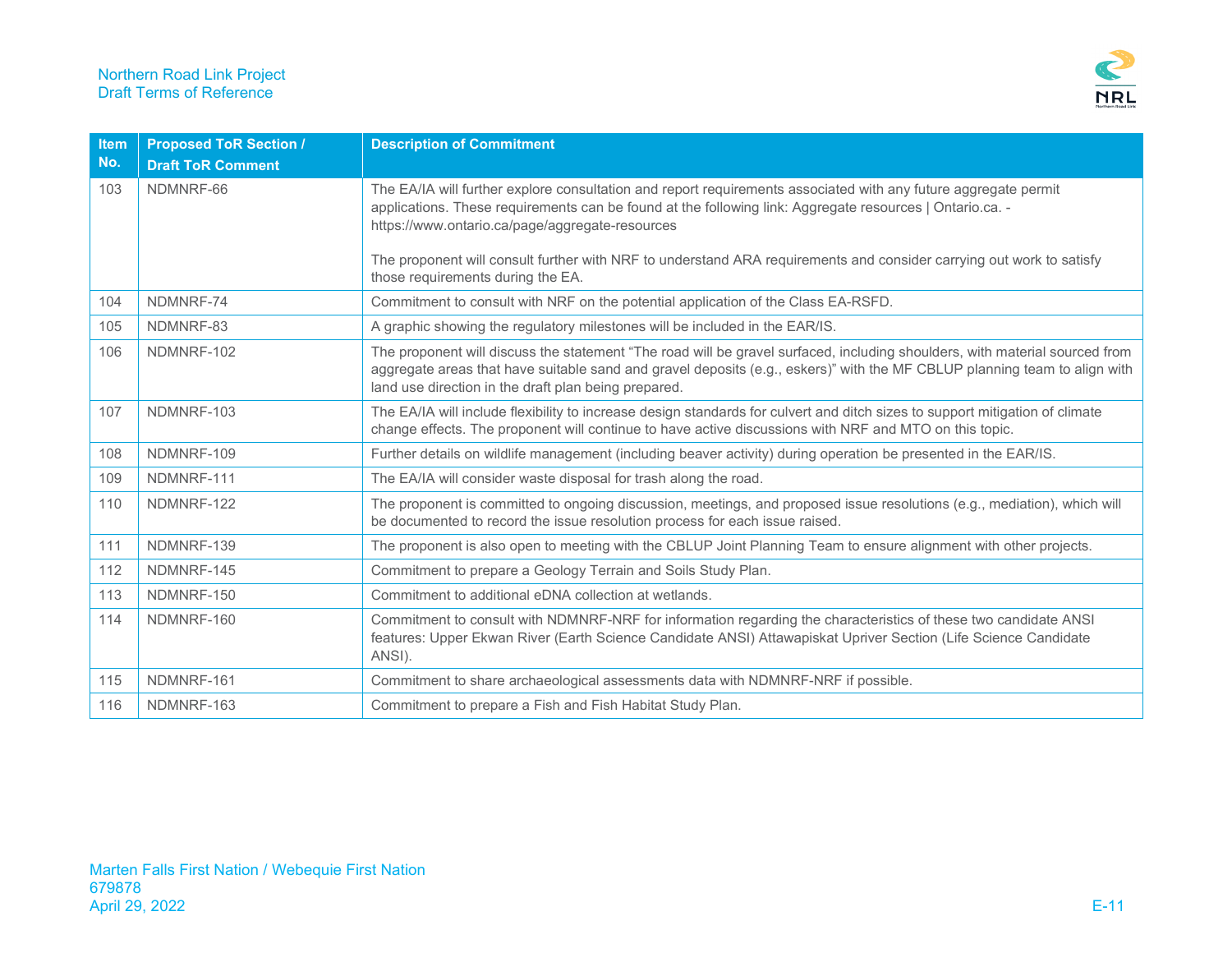

| Item | <b>Proposed ToR Section /</b> | <b>Description of Commitment</b>                                                                                                                                                                                                                                                                                                                                                                                                                                                                                                                            |
|------|-------------------------------|-------------------------------------------------------------------------------------------------------------------------------------------------------------------------------------------------------------------------------------------------------------------------------------------------------------------------------------------------------------------------------------------------------------------------------------------------------------------------------------------------------------------------------------------------------------|
| No.  | <b>Draft ToR Comment</b>      |                                                                                                                                                                                                                                                                                                                                                                                                                                                                                                                                                             |
| 117  | NDMNRF-164                    | The proposed sources of information/papers will be reviewed for consideration and inclusion in the appropriate VC Study<br>Plans. All study plans will be provided to provincial and federal regulators for review and comment.                                                                                                                                                                                                                                                                                                                             |
|      |                               | Proposed sources:                                                                                                                                                                                                                                                                                                                                                                                                                                                                                                                                           |
|      |                               | McLaughlin, J., M. Packalen and B. Shrestha. 2018. Assessment of the vulnerability of peatland carbon in the Albany<br>Ecodistrict of the Hudson Bay Lowlands, Ontario, Canada to climate change Ontario Ministry of Natural Resources and<br>Forestry, Science and Research Branch, Peterborough, ON. Climate Change Research Report CCRR-46                                                                                                                                                                                                               |
|      |                               | Packalen, M.S., S.A. Finkelstein and J. McLaughlin. 2016. Climate and peat type in relation to the spatial variation of the<br>peatland carbon mass in the Hudson Bay Lowlands, Canada. Journal of Geophysical Research: Biogeosciences                                                                                                                                                                                                                                                                                                                     |
|      |                               | McLaughlin, Jim and Kara Webster, 2013. Effects of a changing climate on peatlands in permafrost zones: A literature<br>review and application to Ontario's Far North. Ontario Ministry of Natural Resources and Forestry, Science and<br>Research Branch, Peterborough, ON. Climate change research report CCRR 34<br>References available from                                                                                                                                                                                                            |
|      |                               | Catalogue of natural resource scientific and technical publications. Search a list of the scientific and technical<br>publications issued since 2004, see Catalogue-natural-resource-scientific-and-technical-publications                                                                                                                                                                                                                                                                                                                                  |
|      |                               | MNRF climate change publications see MNRF Climate Change Publications                                                                                                                                                                                                                                                                                                                                                                                                                                                                                       |
|      |                               | Ontario Ministry of Natural Resources and Forestry. 2019. Far North Information Knowledge Management Plan<br>Progress Report 2008-2018. Ontario Ministry of Natural Resources and Forestry, Far North Branch,<br>Peterborough, ON. 80p. contact: farnorthfeedback@ontario.ca                                                                                                                                                                                                                                                                                |
| 118  | NDMNRF-169                    | The EAR/IS will provide a discussion of proposed monitoring programs, including if there will permanent monitoring<br>equipment installation and any associated permitting.                                                                                                                                                                                                                                                                                                                                                                                 |
| 119  | NDMNRF-171                    | Study plans will be provided to provincial and federal regulators for review and comment. Plain language fact sheets<br>summarizing each study plan will be prepared and presented for input early in the EA/IA process as part of the consultation<br>and engagement program. Fact Sheets for each study plan will be provided as supportive hand-out at Indigenous and<br>public open house events, posted on the project website, and presented at livestreaming and radio information sessions to<br>provide an opportunity for comment and discussion. |
| 120  | NDMNRF-177                    | The length of each alternative corridor segment through peatland will be identified in the EAR/IS.                                                                                                                                                                                                                                                                                                                                                                                                                                                          |
| 121  | NDMNRF-177                    | Where peatlands cannot be avoided, the proponent will consider construction methods to minimize effects to peatlands.                                                                                                                                                                                                                                                                                                                                                                                                                                       |
| 122  | NDMNRF-177                    | The proponent will consult with NDMNRF-NRF about who possesses expertise in this subject and who are involved in<br>peatland-hydrological studies for the development of the study plans that include peatlands.                                                                                                                                                                                                                                                                                                                                            |
| 123  | NDMNRF-178                    | The Proponent will develop a Fire Prevention and Preparedness Plan and implementing a Fire Mitigation Program.                                                                                                                                                                                                                                                                                                                                                                                                                                              |
| 124  | Noront-02                     | Commitment to minimizing routing along areas of known mineral resources/areas of high mineral potential.                                                                                                                                                                                                                                                                                                                                                                                                                                                    |
| 125  | Noront-03                     | Commitment to consult with WFN, MFFN and Noront on road design.                                                                                                                                                                                                                                                                                                                                                                                                                                                                                             |